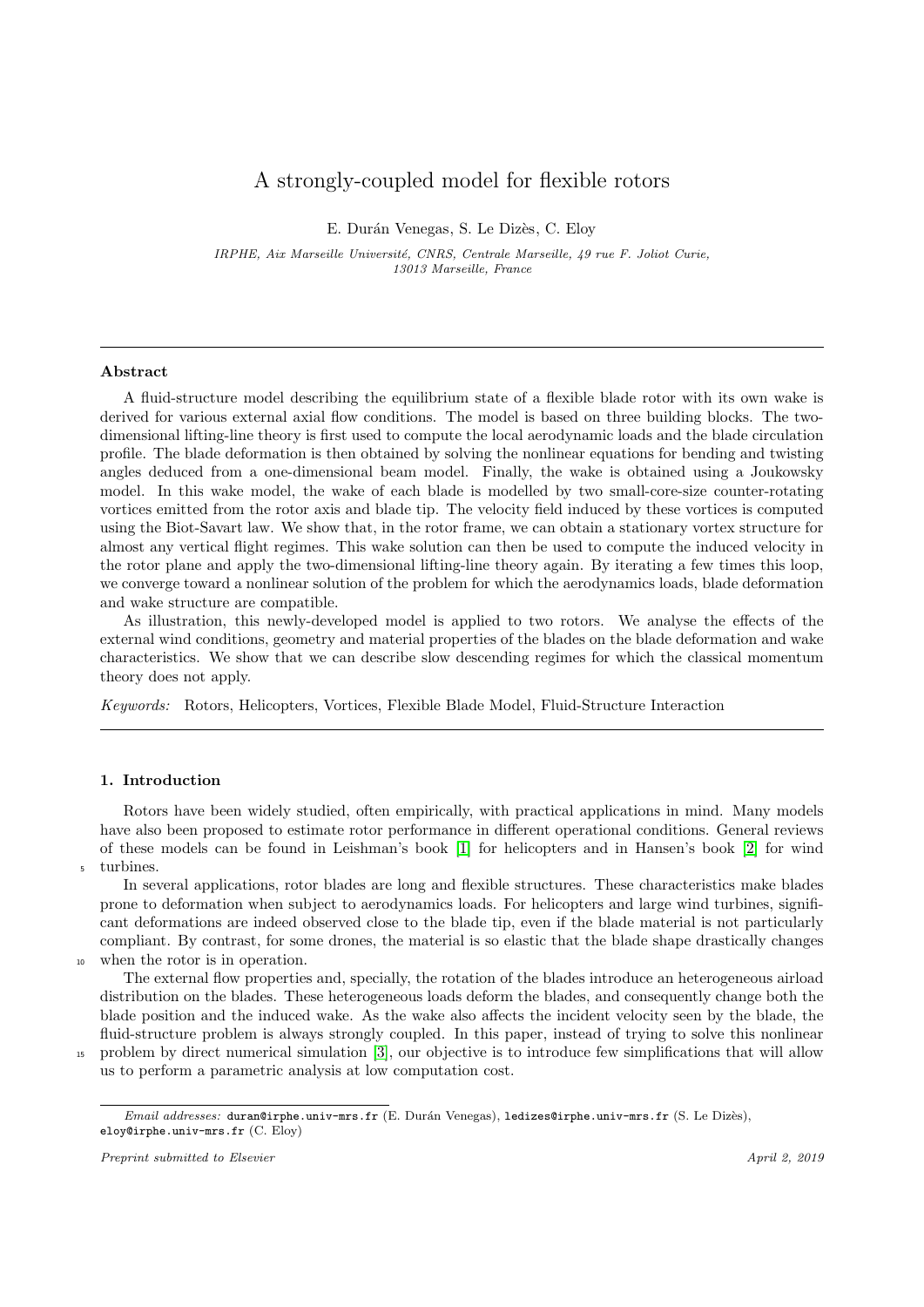The first simplification concerns the blade geometry. Due to the slenderness of the blades, it is natural to use beam theory [\[4\]](#page-14-3) that exploits this property. Different one-dimensional equations for the bending and twisting angles are obtained along the blade centerline depending on the asymptotic limit considered [\[5\]](#page-14-4).

<sup>20</sup> The most used models are the simple Euler-Bernouilli rod model [\[6\]](#page-14-5) and the nonlinear ribbon model [\[7,](#page-14-6) [8\]](#page-14-7) with an intrinsic non-linear coupling between bending and twisting. Several authors have studied the effect of this coupling on the adaptability of the rotors to non-optimal operational conditions [\[9,](#page-14-8) [10,](#page-14-9) [11\]](#page-14-10). In the present work, we shall use the simple rod model.

One of the main difficulties of rotor modelling is to have a good description of the flow that goes through <sup>25</sup> the rotor plane. The most popular strategy is to use a momentum balance to relate the thrust and torque felt by the rotor to changes of axial and angular momentum in the flow [\[12\]](#page-14-11). This so-called Blade Element Momentum Theory is widely used for the design of wind turbines [\[13\]](#page-14-12). It has been progressively improved to account for the vortical wake, multiple blades or three-dimensional effects [\[14\]](#page-14-13). However, it assumes a particular topology of the flow streamlines that is not always satisfied, especially in the context of helicopters. <sup>30</sup> In particular, in hovering and in weakly descending regimes, Blade Element Momentum theory does not

apply.

For these cases, a more precise description of the wake based on vortex methods has often been used [\[15\]](#page-14-14). The wake is then composed of vortex elements (such as tubes or sheets) that can have a prescribed form or move according to the Biot-Savart law [\[16\]](#page-14-15). Free-vortex methods can be very precise but they are <sup>35</sup> unstable and costly when the number of vortex elements is large. A good alternative, that we adopt in this work, is to use a reduced vortex model involving only a tip and a hub vortex from each blade [\[17\]](#page-15-0). This so-called Joukowsky model offers a simple but relatively efficient way to describe the wake [\[15\]](#page-14-14).

The paper is organized as follows. In section [2](#page-1-0) we present the model, introducing all its building blocks. The model is then applied to two different flexible rotors in section [3.](#page-6-0) The effects of blade flexibility and <sup>40</sup> external flow conditions on the blade deformation and wake properties are then analysed. Finally, some conclusions are drawn in section [5.](#page-14-16)

### <span id="page-1-0"></span>2. The model

In this section, we provide a description of the model. The model can be divided into five parts: the calculation of the aerodynamic loads, a model for the deformation of the blades, a model for the near wake, <sup>45</sup> the calculation of the wake structure and the fluid-structure coupling.

### 2.1. Aerodynamic loads

The aerodynamic forces acting on the blade are calculated using the two-dimensional lifting-line theory [\[18\]](#page-15-1). The effective velocity felt by a blade element at the radial coordinate  $r<sub>b</sub>$ , when the rotor is rotating at the angular velocity  $\Omega$  in an external axial flow  $V_{\infty}$ , is given by

<span id="page-1-1"></span>
$$
U = \sqrt{\left(V_{\infty} + \bar{V}_z^{\text{ind}}\right)^2 + \left(\Omega + \bar{\Omega}^{\text{ind}}\right)^2 r_b^2},\tag{1}
$$

where  $\bar{V}_z^{ind}$  and  $\bar{\Omega}^{ind}$  are the axial and angular velocities induced by the wake. The inflow angle with respect to the rotor plane is given by

$$
\varphi = \arctan\left(\frac{V_{\infty} + \bar{V}_z^{\text{ind}}}{\Omega r_b + \bar{\Omega}^{\text{ind}} r_b}\right). \tag{2}
$$

If the pitch angle of the blade element is  $\beta$  (figure [1\)](#page-2-0), we can then define the angle of attack by

$$
\alpha = \beta - \varphi. \tag{3}
$$

The aerodynamic lift  $f_L$  and drag  $f_D$  forces per unit length on the blade element are given by

$$
f_L = \frac{1}{2} \rho U^2 c \ C_L(\alpha), \qquad f_D = \frac{1}{2} \rho U^2 c \ C_D(\alpha). \tag{4}
$$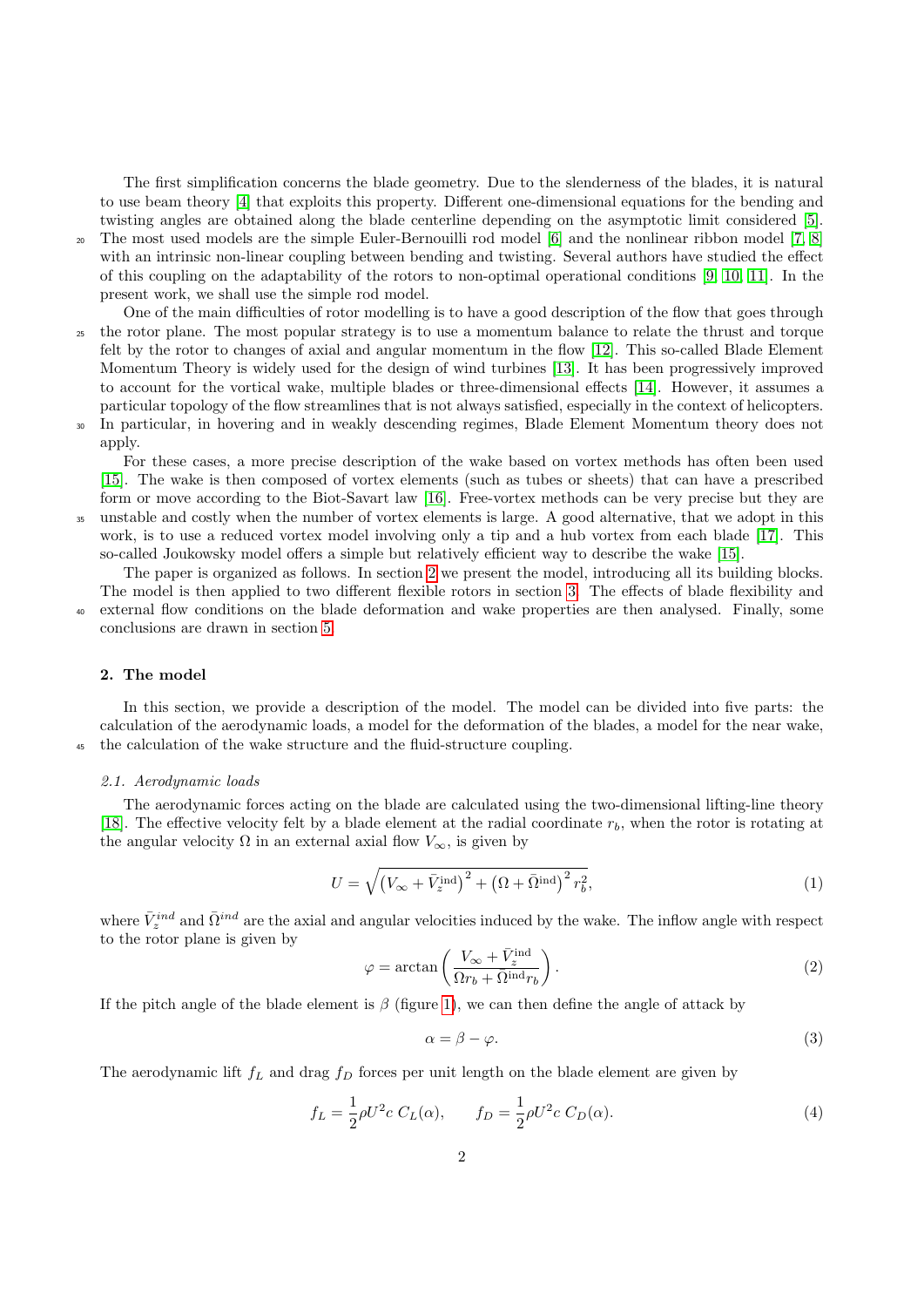

<span id="page-2-0"></span>Figure 1: Blade element airfoil in generic climbing (a) and descending (b) flight cases.

where  $C_L(\alpha)$  and  $C_D(\alpha)$  are the lift and drag coefficients,  $\rho$  is the density of the fluid and c is the chord of the element. The dependence of  $C_L$  and  $C_D$  on the Reynolds number is neglected, as well as any hysteretic <sub>50</sub> behavior. The forces  $f_L$  and  $f_D$  are exerted perpendicularly and parallel to the velocity direction (figure [1\)](#page-2-0). The aerodynamic force components perpendicular and parallel to the blade element direction are then

given by

<span id="page-2-3"></span>
$$
f_{\perp} = f_L \cos \alpha + f_D \sin \alpha, \qquad f_{\parallel} = f_D \cos \alpha - f_L \sin \alpha. \tag{5}
$$

In the present model, we shall consider azimuthally averaged quantities for the induced velocities. This averaging procedure is necessary to smooth out the strong velocity variations that are artificially introduced  $55$  by our wake model (see  $\S 2.3$ ).

#### <span id="page-2-4"></span>2.2. Deformation model

The blade deformation is obtained using a beam model for the blade. Such a 1D model provides a simple way to compute bending and torsion from the forces exerted on the blade. We are looking for equilibrium configurations. These configurations satisfy the Kirchhoff equations [\[8\]](#page-14-7), expressing the balance of forces and  $60$  moments on the blade element located at the curvilinear coordinate s

<span id="page-2-1"></span>
$$
\frac{\partial \boldsymbol{T}}{\partial s} + \boldsymbol{f} = 0,\tag{6}
$$

$$
\frac{\partial M}{\partial s} + \mathbf{d_3} \times \mathbf{T} + \mathbf{m} = 0. \tag{7}
$$

where  $f$  and  $m$  are the external forces and moments per unit length,  $T$  and  $M$  the internal forces and moments and  $d_3$  the vector tangent to the blade centerline. These equations are conveniently written in the local orthonormal frame  $(d_1, d_2, d_3)$  (figure [2a](#page-4-1)). These vectors  $d_i$ ,  $i = 1, 2, 3$  satisfy

$$
\frac{\partial \mathbf{d_i}}{\partial s} = \boldsymbol{\omega}(s) \times \mathbf{d_i}(s),\tag{8}
$$

where the Darboux vector  $\boldsymbol{\omega}(s)$  is defined by

$$
\omega = \kappa_1(s)\mathbf{d}_1(s) + \kappa_2(s)\mathbf{d}_2(s) + \tau(s)\mathbf{d}_3(s). \tag{9}
$$

The components of  $\omega$  in the local frame are the normal curvature  $\kappa_1(s)$ , the geodesic curvature  $\kappa_2(s)$  and the torsion  $\tau(s)$ . The normal curvature  $\kappa_1$  and the torsion  $\tau$  can also be defined in terms of a bending angle θ and a torsion angle γ (figure [2b](#page-4-1))

<span id="page-2-2"></span>
$$
\frac{\partial \theta}{\partial s} = \kappa_1 \;, \qquad \frac{\partial \gamma}{\partial s} = \tau. \tag{10}
$$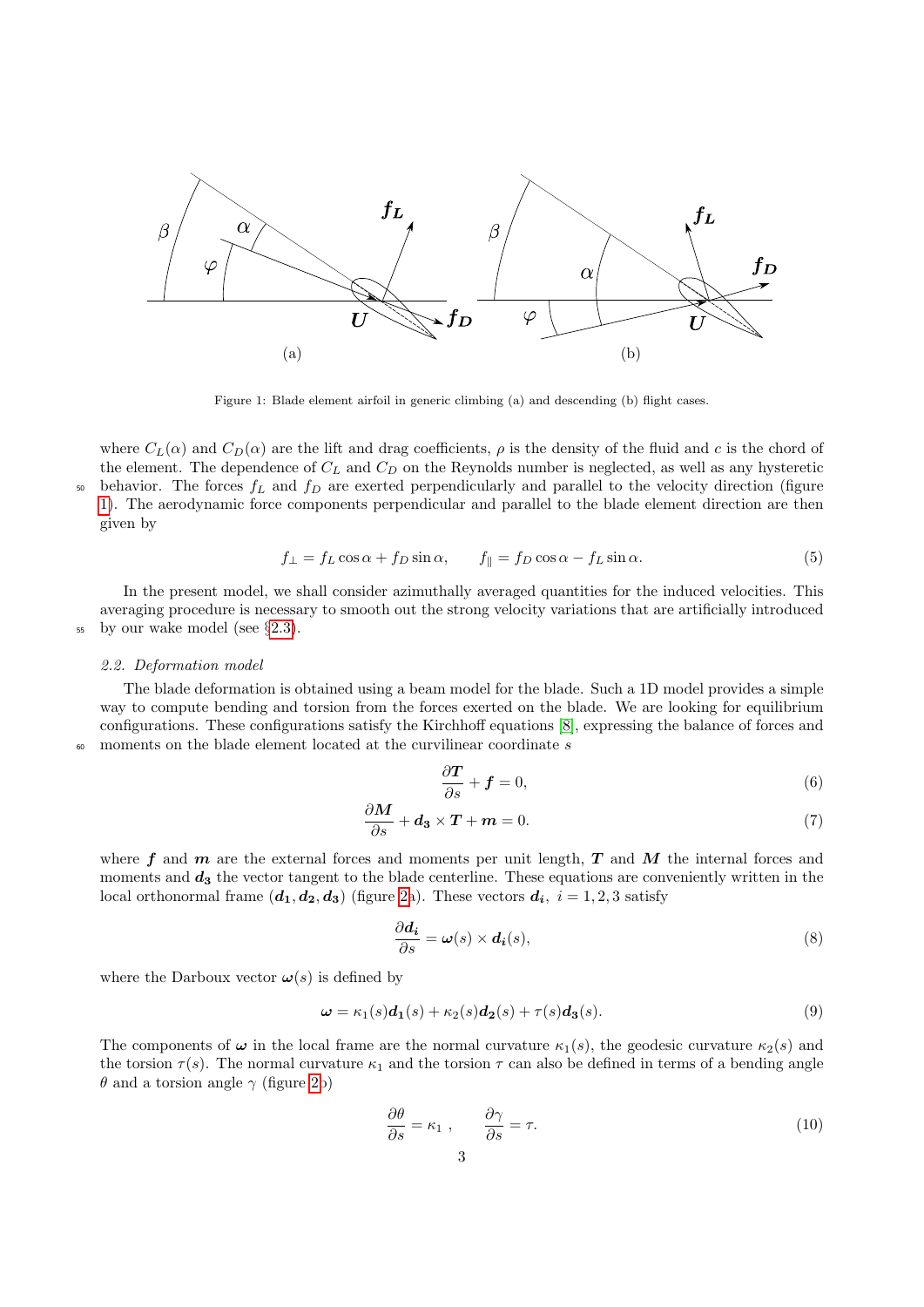Equations  $(6)$  and  $(7)$  have to be completed by the beam constitutive law

$$
\mathbf{M} = EI\kappa_1 \mathbf{d}_1 + \frac{EJ}{2(1+\nu)} \tau \mathbf{d}_3,\tag{11}
$$

where  $\nu$  is the Poisson ratio, E the Young modulus, I and J the second moments of area in the direction  $d_1$  $65$  and  $d_3$  respectively. We have assumed uniform elastic properties of the blades and neglected deformations in the direction  $d_2$  ( $\kappa_2 = 0$ ).

Moreover, in the following, we assume that the airfoil profile is the same all along the blade, meaning that we can write  $I = I^*c^4$  and  $J = J^*c^4$ , where  $I^*$  and  $J^*$  are dimensionless quantities. The cross section area of the airfoil can also be written as  $A = A^*c^2$  where  $A^*$  is a dimensionless quantity.

The blade deformation problem is then defined by the parameters linked to the blade profile  $(C_L, C_D, I^*)$  $J^*$  and  $A^*$ ), one parameter characterizing the blade aspect ratio  $c^* = c/R_b$  and three parameters associated with the blade material

$$
\nu, \quad E^* = \frac{E}{\rho_b g R_b}, \quad \rho_b^* = \frac{\rho_b}{\rho}, \tag{12}
$$

where  $R_b$  is the length of the blade,  $\rho_b$  and  $\rho$  the density of the blade and of the fluid respectively, and g the gravitational acceleration. The parameter  $E^*$  compares the elastic forces with gravity. It is also useful to introduce the Froude number Fr that compares gravitational forces with centrifugal forces:

<span id="page-3-3"></span>
$$
\text{Fr}^2 = \frac{R_b \Omega^2}{g}.\tag{13}
$$

In order to obtain two differential equations for  $\theta$  and  $\gamma$ , we manipulate equations [\(6\)](#page-2-1)-(??). For the equation on  $\theta$ , we differentiate equation [\(7\)](#page-2-1) with respect to s and we take its projection on the local direction  $d_1$ . After imposing  $\kappa_2 = 0$ , we obtain for the first term:

$$
\mathbf{d_1} \cdot \frac{\partial^2 M}{\partial s^2} = \frac{\partial^2}{\partial s^2} \left( \mathbf{M} \cdot \mathbf{d_1} \right) + \tau^2 \left( \mathbf{M} \cdot \mathbf{d_1} \right) \simeq \frac{\partial^2}{\partial s^2} \left( \mathbf{M} \cdot \mathbf{d_1} \right),\tag{14}
$$

where we neglect the term implying  $\tau^2$ , as the torsion curvature is small compared to the deflection, which will be verified a posteriori. So the final expression will be:

<span id="page-3-0"></span>
$$
\frac{\partial^2 (\mathbf{M} \cdot \mathbf{d}_1)}{\partial s^2} + \frac{\partial \mathbf{T}}{\partial s} \cdot \mathbf{d}_2 = 0, \tag{15}
$$

<sup>70</sup> where  $\kappa_2 = 0$  has been used again to obtain the second term and neglect the term coming from the external moments.

<span id="page-3-1"></span>From the constitutive law (??) and using the definition [\(10\)](#page-2-2), the first term of equation [\(15\)](#page-3-0) can be written as

$$
\frac{\partial^2 (\mathbf{M} \cdot \mathbf{d}_1)}{\partial s^2} = E \left( I \frac{\partial^3 \theta}{\partial s^3} + 2 \frac{\partial I}{\partial s} \frac{\partial^2 \theta}{\partial s^2} + \frac{\partial^2 I}{\partial s^2} \frac{\partial \theta}{\partial s} \right). \tag{16}
$$

The second term of  $(15)$  is the projection on the direction  $d_2$  of the forces exerted on the blade (see equation [\(6\)](#page-2-1)). They include the aerodynamic force perpendicular to the blade,  $f_{\perp}$ , the centrifugal force and the weight of the blade per unit length. In the following, the rotor axis will be assumed to be aligned with the direction of gravity, as for a helicopter in vertical flight. The projection on  $d_2$  of the centrifugal force and weight can then be written:

$$
\boldsymbol{f_{cent}} \cdot \boldsymbol{d_2} = A \rho_b r_b(s) \boldsymbol{e_r} \cdot \boldsymbol{d_2} = A \rho_b \Omega \ r_b(s) \sin \theta = A \rho_b \Omega \left[ R_b \int_0^s \cos \theta \, ds \right] \sin \theta, \tag{17}
$$

$$
f_{w} \cdot d_{2} = A \rho_{b} g e_{z} \cdot d_{2} = A \rho_{b} g \cos \theta \sin(\beta + \gamma).
$$
 (18)

<span id="page-3-2"></span>Developing equation [\(15\)](#page-3-0) with [\(5\)](#page-2-3), [\(16\)](#page-3-1)-[\(18\)](#page-3-2) we obtain the final equation for  $\theta$ . The equation for  $\gamma$  is obtained by projecting equation [\(7\)](#page-2-1) on  $d_3$  with [\(10\)](#page-2-2) and (??). Finally, the two dimensionless differential equations for the bending and torsion angles  $\theta$  and  $\gamma$  are: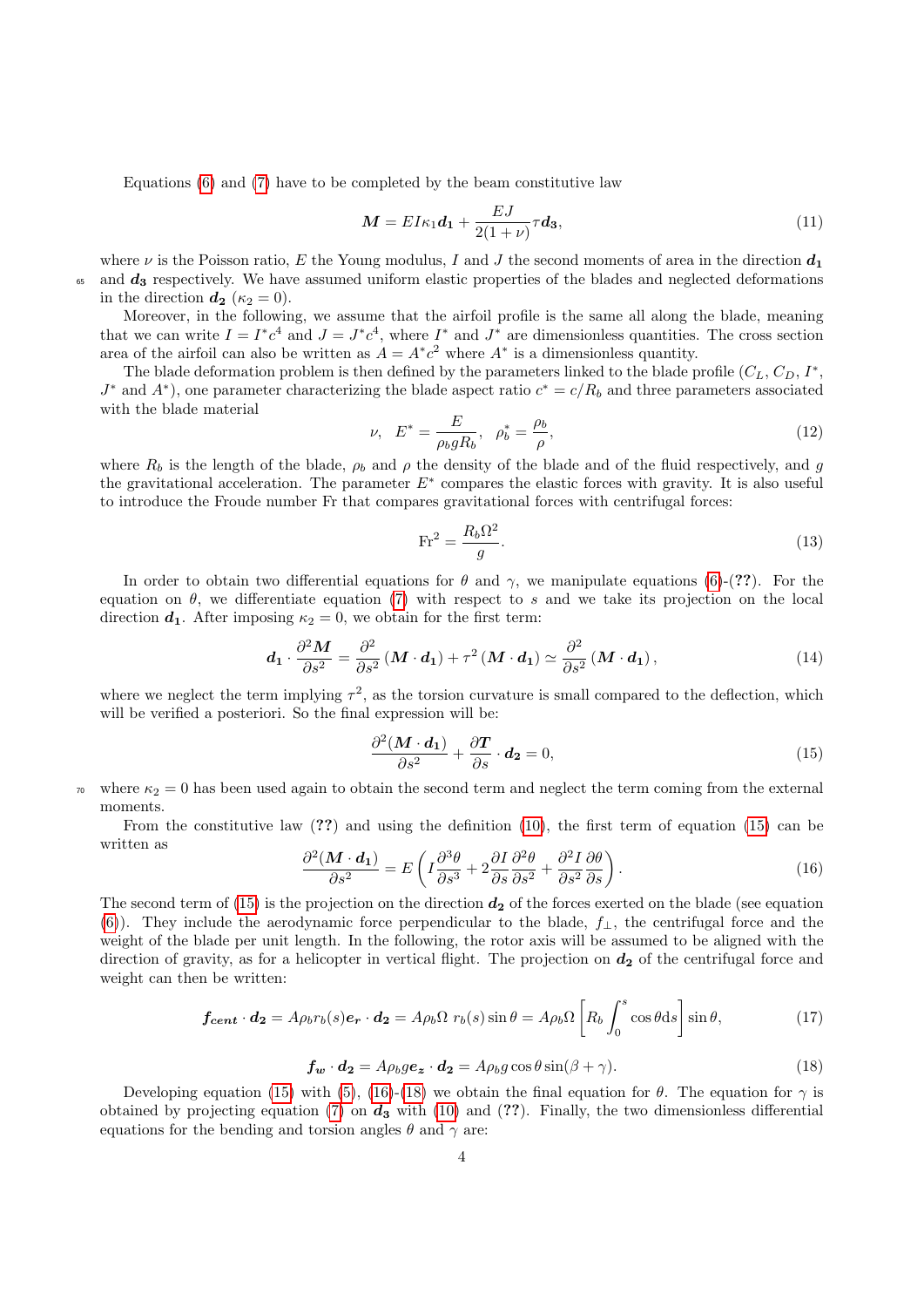

<span id="page-4-1"></span>Figure 2: Blade schemes showing the local orthonormal frame (a) and bending and torsion angles (b).

<span id="page-4-2"></span>
$$
\frac{\rho_b^* E^* I^*}{\text{Fr}^2} \left[ c^{*4} \theta''' + 8c^{*'} c^{*3} \theta'' + 4(3c^{*'} c^{*2} + c^{*''} c^{*3}) \theta' \right] - \frac{1}{2} c^* U^{*2} (C_L(\alpha) \cos \alpha + C_D(\alpha) \sin \alpha) \n+ \rho_b^* A^* c^{*2} \left[ \int_0^s \cos \theta \, \text{d}s \right] \sin \theta + \frac{\rho_b^* A^* c^{*2}}{\text{Fr}^2} \cos \theta \sin(\beta + \gamma) = 0,
$$
\n(19)

$$
\frac{\rho_b^* E^* J_0^*}{2(1+\nu)\text{Fr}^2} \left[ c^{*4} \gamma'' + 4c^{*3} c^{*'} \gamma' \right] - \frac{1}{2} c^{*2} U^{*2} \left[ (C_L(\alpha)\cos\alpha + C_D(\alpha)\sin\alpha) \delta_{\text{cm}}^{\text{ac}} + C_{\text{m,ac}}(\alpha) \right] = 0,\tag{20}
$$

where the prime denotes differentiation with respect to  $s$ . The last two terms of the bending equation [\(19\)](#page-4-2) correspond to the centrifugal force and the weight of the blade. The second term of the torsion equation [\(20\)](#page-4-2) corresponds to the aerodynamic moment. The quantity  $\delta_{\rm cm}^{\rm ac}$  is the distance (non-dimensionalized by c) from the center of mass to the aerodynamic center of the airfoil, typically located at a distance of  $c/4$  from the leading edge for subsonic flows. The coefficient  $C_{m,ac}$  is the pitching moment coefficient of the airfoil, which is in general constant for small angles of attack and equal to zero for symmetric airfoils. The angle of attack  $\alpha(s)$  and the normalized incident velocity  $U^*(s) = U(s)/(\Omega R_b)$  are obtained from the wake model discussed in the next two subsections. These equations have to be integrated with the following boundary conditions

$$
\theta(0) = \theta'(1) = \theta''(1) = 0 , \quad \gamma(0) = \gamma'(1) = 0,
$$
\n(21)

<sup>75</sup> that correspond to a "clamped" condition at the blade root, and a "free" condition at the blade tip.

In order to analyze the blade deformations in a more intuitive way, we also introduce the bending deflection function  $f_{\theta}(s)$  that measures the distance of each blade element from its original undeformed position.

## <span id="page-4-0"></span>2.3. Joukowski model

To describe the wake, we use a Joukowski model [\[17\]](#page-15-0). In this model, the wake of each blade is composed of a bound vortex on the blade and two free vortices of opposite circulation  $\Gamma$ , emitted from two positions  $r_t$  and  $r_h$  close to the tip and hub of the blade. The points of emission and the vortex circulation Γ are computed from the circulation profile  $\bar{\Gamma}(s)$  of the blade which is obtained from the local 2D Kutta-Joukowski formula

$$
\bar{\Gamma}(s) = \frac{1}{2}U(s)c(s)C_L(\alpha(s)).
$$
\n(22)

- <sup>80</sup> The vortex circulation  $\Gamma$  is defined as the maximum value of  $\bar{\Gamma}(s)$ , while  $r_b^{tip}$  and  $r_b^{hub}$  are the centers of mass on either side of the point of maximum of  $\bar{\Gamma}(s)$  of the quantity  $\partial \Gamma/\partial s$ . For the point of emission close to the hub, we shall assume  $r_b^{hub} = 0$ , i.e. the emission is on the rotor axis. This hypothesis is justified if we consider that the hub vortices emitted by all the blades are expected to merge away from the rotor on the rotation axis. It actually corresponds to the initial model introduced by Joukowski [\[17\]](#page-15-0). For the other
- <sup>85</sup> point of emission, it corresponds to the tip if the circulation reaches its maximum at this point. In general, we shall be in this situation, which is illustrated in figure [3\(](#page-5-0)a).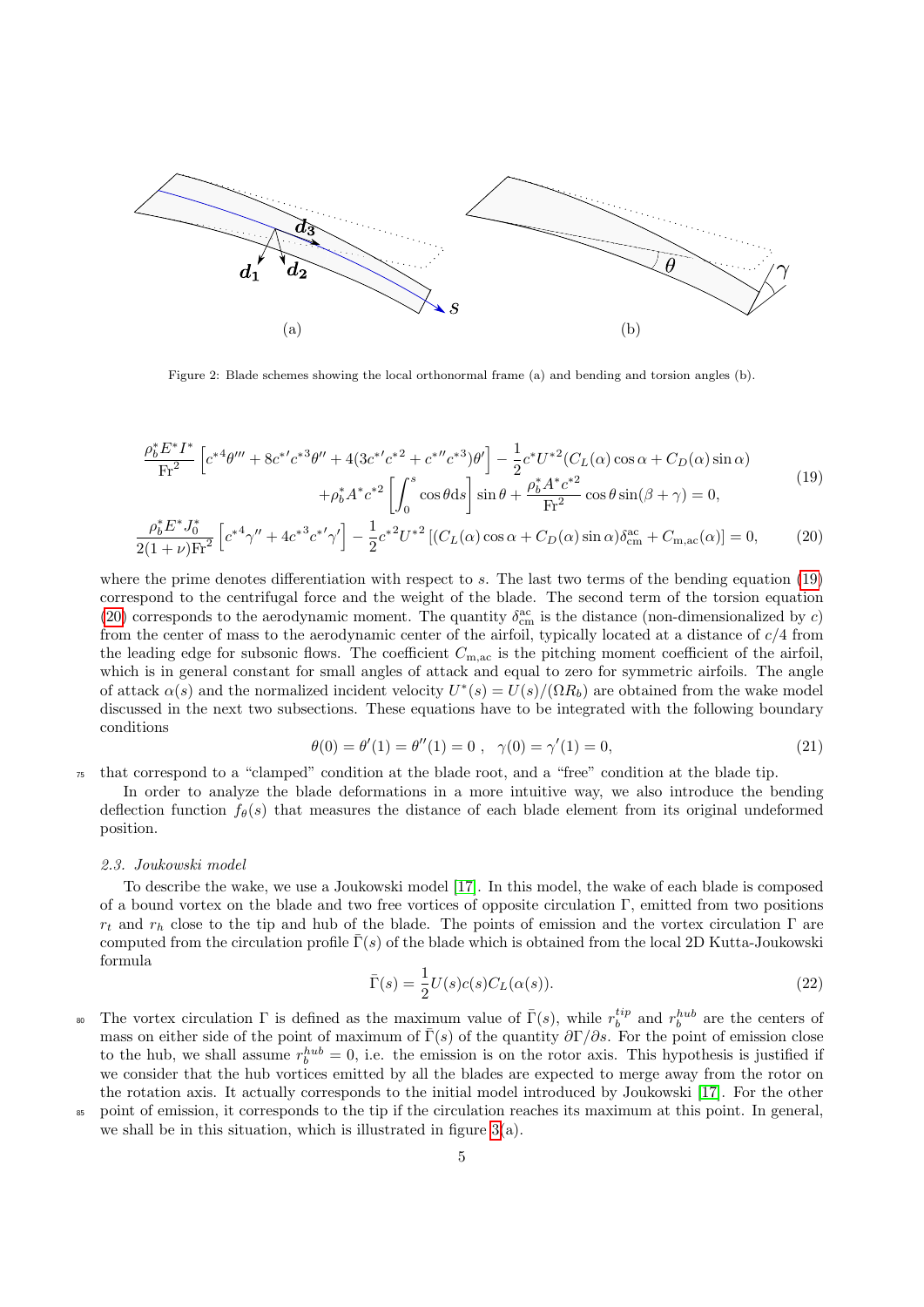

<span id="page-5-0"></span>Figure 3: (a) The Joukowski model. (b) Illustration of the discretization into straight segments of the tip vortex.

### 2.4. Wake structure

The wake structure is computed using a free-vortex method [\[1\]](#page-14-0). Each vortex is discretized in small segments of vorticity that move as material lines in the fluid according to

$$
\frac{\mathrm{d}\boldsymbol{\xi}}{\mathrm{d}t} = \boldsymbol{U}(\boldsymbol{\xi}) = \boldsymbol{U}^{\infty} + \boldsymbol{U}^{\text{ind}}(\boldsymbol{\xi}),\tag{23}
$$

where  $\xi$  is the position vector of the vortex filament, U the velocity field, composed of the external velocity  $U^{\infty}$  and the induced velocity  $U^{ind}(\xi)$  generated by the vortex filaments. When the rotor has N blades, the induced velocity deduced from the Biot-Savart law [\[19\]](#page-15-2) is given by

$$
U^{\text{ind}}(\xi) = \frac{\Gamma}{4\pi} \sum_{j=1}^{N} \int \frac{(\xi_j - \xi) \times d\tau_j}{|\xi_j - \xi|^2},
$$
\n(24)

where the integrals cover each vortex filament defined by its position vector  $\xi_j$  and tangent vector  $\tau_j$ . This expression is also used to obtain the mean induced velocity on the blade defined in equation [\(1\)](#page-1-1). On <sup>90</sup> the vortex filament, the Biot-Savart integral is singular, the self-induced velocity diverges. To avoid this singularity, a small but finite core size  $a$  is introduced. This allows us to obtain the self-induced velocity by the so-called cut-off method [\[19\]](#page-15-2). In the present study, we assume an identical and constant core size for all the vortices.

In the present work, we do not consider any temporal evolution of the rotor system. We focus on regimes where the rotor is equilibrium with its wake. We therefore look for helical wake structures that are stationary in the rotor frame. This means that the vortices should be steady in the frame rotating at the angular velocity  $\Omega$  of the rotor. This condition of steadiness implies a condition for the velocity field with respect to the vortex structures: it should everywhere be tangent to the structure. This condition reads

$$
\left(\boldsymbol{U}^{\infty}(\boldsymbol{\xi}_{j}^{m}) + \boldsymbol{U}^{\text{ind}}(\boldsymbol{\xi}_{j}^{m})\right) \times \boldsymbol{\tau}_{j}^{m} = 0, \tag{25}
$$

where the external field  $U^{\infty}$  is the sum of the external axial velocity  $V_{\infty}e_{z}$  and the azimuthal velocity  $\eta_{95}$  –r $\Omega e_{\psi}$ . This condition can also be written for each vortex filament as

$$
\frac{dr_w}{d\psi} = \frac{V_r^{\text{ind}}}{\Omega^{\text{ind}} - \Omega}, \qquad \frac{dz_w}{d\psi} = \frac{V_z^{\text{ind}} + V_\infty}{\Omega^{\text{ind}} - \Omega} \tag{26}
$$

where  $r_w(\psi)$  and  $z_w(\psi)$  are the radial and axial positions of the filament. Concerning the boundary conditions, it is imposed that the free vortices are attached to their point of emission (the axis center and in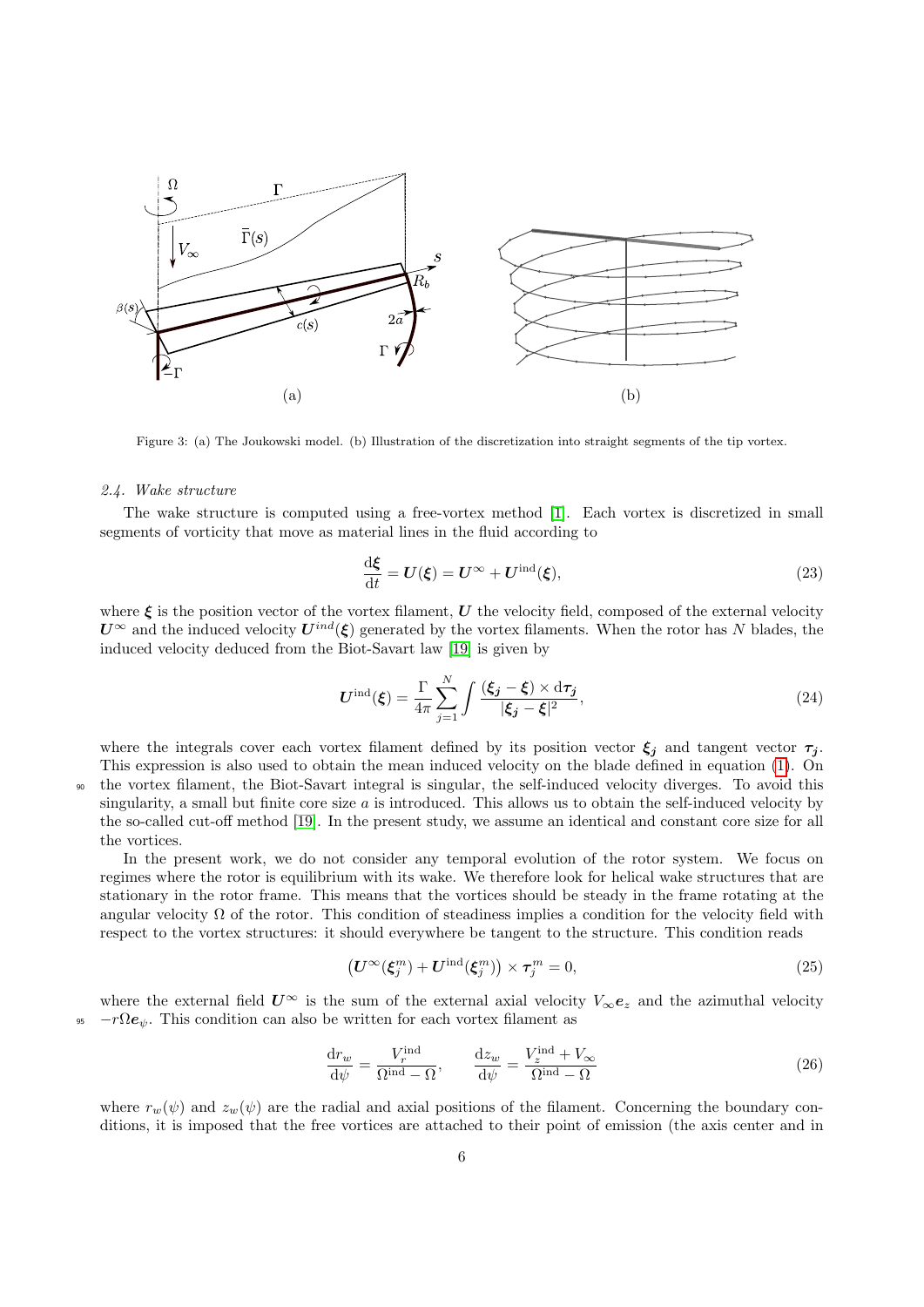

<span id="page-6-1"></span>Figure 4: Fluid-structure loop scheme.

general the blade tip). If the azimuthal origin is fixed at the point of tip emission, the condition of attachement reads  $r_w(0) = r_b^{tip}$  and  $z_w(0) = z_b^{tip}$ , where  $r_b^{tip}$  and  $z_b^{tip}$  are the radial and axial coordinates of the <sup>100</sup> tip emission point. Far from the rotor, the wake is assumed to become homogeneous. In other words, we assume that each filament becomes a uniform helix after a certain number of turns, typically of order 15. The impact of this far wake is then computed by considering 8 additional turns of perfect helices. As shown by Ali & Abid [\[20\]](#page-15-3), this is sufficient to have a good approximation of the effect of infinite helices.

It is worth mentioning that the wake structure deduced from the Joukowski model only depends on the number of blades  $N$  and three dimensionless parameters:

$$
\lambda = \frac{r_b^{tip}\Omega}{V_{\infty}} \ , \ \ \eta = \frac{\Gamma}{(r_b^{tip})^2 \ \Omega} \ , \ \ \varepsilon = \frac{a}{r_b^{tip}}, \tag{27}
$$

where  $\lambda$  is known as the tip-speed-ratio and  $\eta$  and  $\varepsilon$  represent the vortex strength and the vortex core size <sup>105</sup> respectively.

#### 2.5. Fluid-structure interaction

To obtain the circulation profile of the blade, we must determine the flow in the rotor plane. But this flow, especially the induced flow, also depends on the circulation and emission point of the vortices. The wake/rotor problem is thus always strongly coupled. The solution to this problem is here obtained through <sup>110</sup> an iterative procedure following a fluid-structure interaction loop (see figure [4\)](#page-6-1).

In practice, the problem is first solved for a rigid rotor. The first loop is performed by neglecting the induced velocity, so that first estimates for the circulation profile and the resulting wake can be computed from the external velocity only. This first loop also gives an estimate of the induced velocity, so that a second loop can be performed with the full velocity field. The process is repeated until convergence.

<sup>115</sup> The flexible case is treated by considering the rigid rotor configuration as guess value. The difference with the respect to the rigid case is that the circulation profile is now obtained after having computed the new position of each blade element using the beam model (section [2.2\)](#page-2-4). As for the rigid case, the process is repeated until convergence.

For both rigid and flexible rotors, convergence is typically obtained in 5 or 6 loops.

# <span id="page-6-0"></span><sup>120</sup> 3. Applications

### 3.1. Description of the rotors

In this section, we apply the model to two different two-bladed rotors, named here rotor A and rotor B. For both rotors, we consider a same NACA0012 profile for the blade cross-section. The characteristic constants for this profile are  $I^* = 0.0033$ ,  $J^* = 3.28$  and  $A^* = 0.0822$ . For the aerodynamic coefficients  $C_L$ and  $C_D$ , we assume the functions given in [\[21\]](#page-15-4) and shown in figure [5\(](#page-7-0)b) and, for the aerodynamic moment, we

use  $C_{\text{m,ac}} = 0$  and  $\delta_{\text{cm}}^{\text{ac}} = 0.15$ . The blades of rotor A have a simple geometry with a uniform dimensionless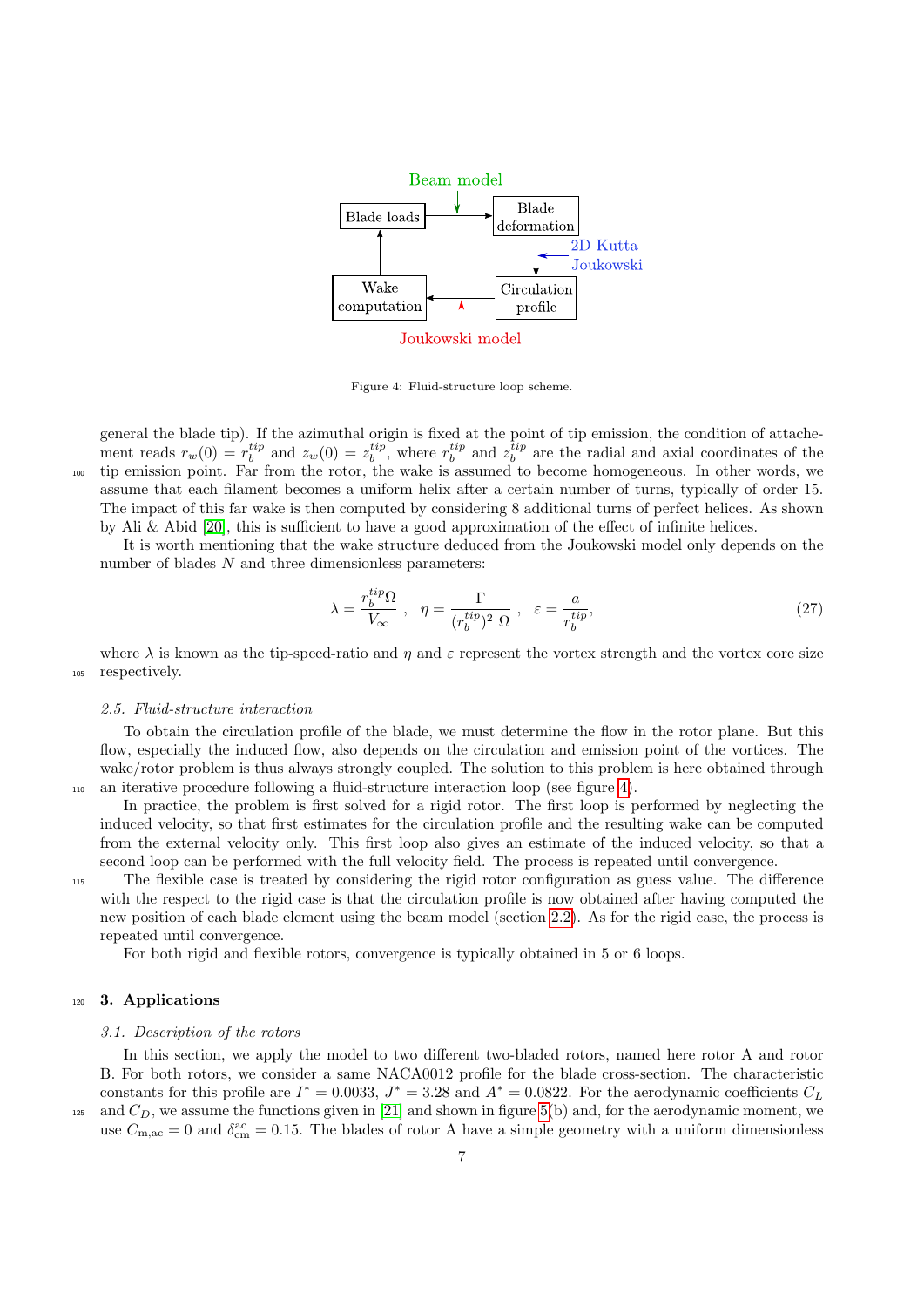

<span id="page-7-0"></span>Figure 5: (a) Blade geometry of rotor A (upper plot) and rotor B (lower plot). (b) Lift coefficient  $C_L$  (dashed line) and drag coefficient  $C_D$  (solid line) with respect to the angle of attack  $\alpha$  for a NACA0012 profile, from [\[21\]](#page-15-4). (c) Chord  $c^*$  and twist angle  $\beta$  (in degree) along the rotor B blade. Adapted from [\[22\]](#page-15-5).

chord  $c^* = 0.1$  and a uniform twist angle  $\beta$ . We shall vary this angle  $\beta$ . Rotor B is inspired by the rotor used in the experiments by Quaranta et al. (2015) [\[22\]](#page-15-5), which was designed to have a constant circulation profile. The original geometry has been slightly modified to operate in a larger range of tip-speed ratio  $\lambda$ . <sup>130</sup> The distributions of chord and twist angles are shown in figure [5\(](#page-7-0)c). The geometry of the blades of each rotor is illustrated in figure [5\(](#page-7-0)a).

In the following section, we shall vary the operational conditions of the rotors (i.e. the angular rotation  $\Omega$ ) and the external wind speed  $V_{\infty}$ ) that affect the tip speed ratio  $\lambda$  and the Froude number Fr. The material properties of the blade will also be varied such that the effect of the dimensionless parameters  $\rho_b^*$  and  $E^*$ 135 will be considered. However, the Poisson ratio will be kept fixed and equal to  $\nu = 0.5$ .

Except for the twist angle of the rotor A blade, the geometry of the two rotors without external forces will not be varied. We shall also not analyse the effect of the vortex core size that is fixed to  $\varepsilon = 0.01$ .

# 3.2. Results

In this section, we first analyse the effect of the tip-speed ratio  $\lambda$  on the wake characteristics and blade <sup>140</sup> shape of rotor A. We fix the Young modulus  $E^*$ , the density ratio  $\rho_b^*$ , the Froude number Fr, and vary  $\lambda$  by changing the external fluid velocity.

In figure [6,](#page-8-0) we have illustrated the radial trajectories of the vortices in the wake when  $\lambda$  is varied. In the rotor frame, the external wind is going downwards when  $\lambda$  is negative and upwards when it is positive. For a helicopter, this means that negative values of  $\lambda$  correspond to climbing flight, and positive values of  $\lambda$ 

- 145 to descending flight. Hover is associated with an infinite value of  $\lambda$ . Normal flight situations of a helicopter are shown in figure  $6(a)$ . For this case, the wake is contracting and moves downwards. The contraction increases when  $\lambda$  becomes more negative, that is when the climbing speed decreases. This contraction process continues when the climbing speed vanishes and changes sign, i.e. when we move to a slow descent flight regime corresponding to large positive values of  $\lambda$ . However, for this regime, the vortices are emitted
- 150 upwards and therefore cross the rotor plane before going downwards. For smaller values of  $\lambda$ , a downward wake ceases to exist, and we jump to another type of solution shown in figure [6\(](#page-8-0)b): the wake expands and goes upwards. This situation corresponds to the so-called windmill brake regime of helicopters. If gravity was not aligned with the rotor axis, it would correspond to the wind turbine regime. As expected, the stronger the external wind (i.e. the smaller  $\lambda$ ), the less expanding is the wake.
- 155 The intervals of  $\lambda$  where downward and upward wakes exist do not seem to overlap. For all the parameters that we have considered, we have found an interval of  $\lambda$  where both solutions cease to exist. The limits of this interval are different for each case. We suspect that this is reminiscent of the Vortex Ring State (VRS) [\[23\]](#page-15-6).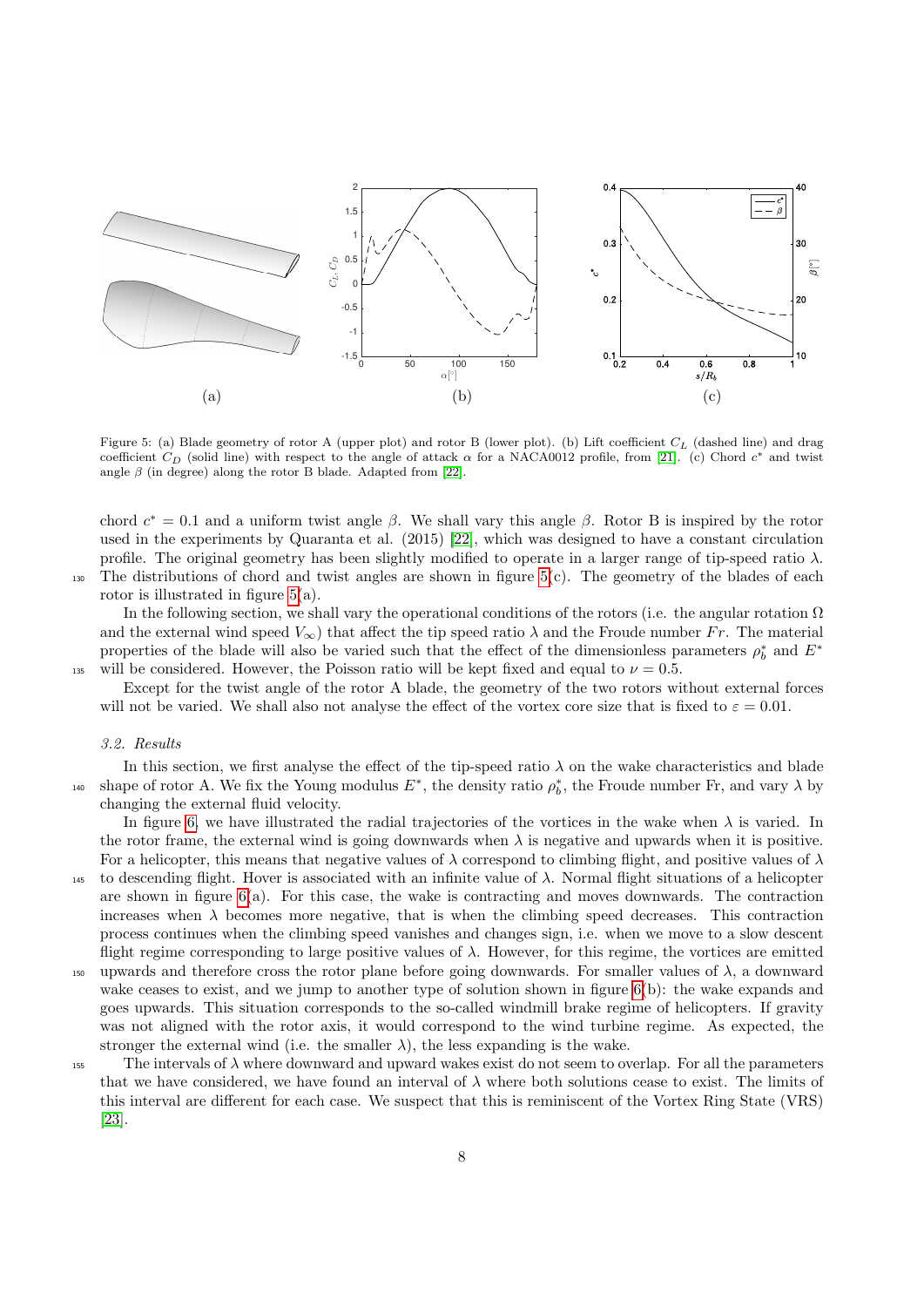

<span id="page-8-0"></span>Figure 6: Radial position of the wake in the axial direction for different tip-speed-ratio values of rotor A. (a) Helicopter regimes for  $\beta = 40^\circ$ . Climbing flight ( $\lambda = -10$ ,  $\lambda = -20$ ), hover ( $\lambda = \infty$ ), and weakly descending flight ( $\lambda = 15$ ). (b) Wind turbine (or windmill brake) regimes for  $\beta = 15^{\circ}$ . Other parameters are  $E^* = 10^7$ ,  $\rho_b^* = 100$ , Fr<sup>2</sup> = 1000.



<span id="page-8-1"></span>Figure 7: Circulation profile obtained along the blade of rotor A for different tip-speed-ratio values. (a) Helicopter regimes  $(\beta = 40^{\circ})$ ; (b) Wind turbine regimes (  $\beta = 15^{\circ}$ ). Other parameters are the same as in figure [6.](#page-8-0)

In figure [7,](#page-8-1) we have plotted the circulation profile obtained on the blade for the configurations shown <sup>160</sup> in figure [6.](#page-8-0) For normal flight conditions (figure [7\(](#page-8-1)a)), the circulation profile is found not to vary much. It is mainly associated with the blade rotation that prescribes a linear dependence of the circulation on the radial coordinate. The small bump observed for small values of  $s/R_b$  is associated with the lift coefficient crisis obtained for small angles of attack [see figure [5\(](#page-7-0)b)]. The small overshoot of circulation observed when  $\lambda = 15$  corresponds to an induction effect of the vortices that are above the rotor plane for  $s/R_b > 0.7$ . <sup>165</sup> In the windmill brake regimes (figure [7\(](#page-8-1)b)), a larger effect of variation is observed, with an increase of 40 % of the total circulation when  $\lambda$  changes from 3 to 5.7. This can be understood by the larger relative contribution of the axial wind in the total velocity for these cases.

The effect of  $\lambda$  on the blade deformation is shown in figure [8.](#page-9-0) The material chosen for the blade is weakly flexible so the deformation in terms of torsion angles (left plots) and bending angles (central <sup>170</sup> plots) remains small. For normal flight conditions (upper plots), the deformation increases as the climbing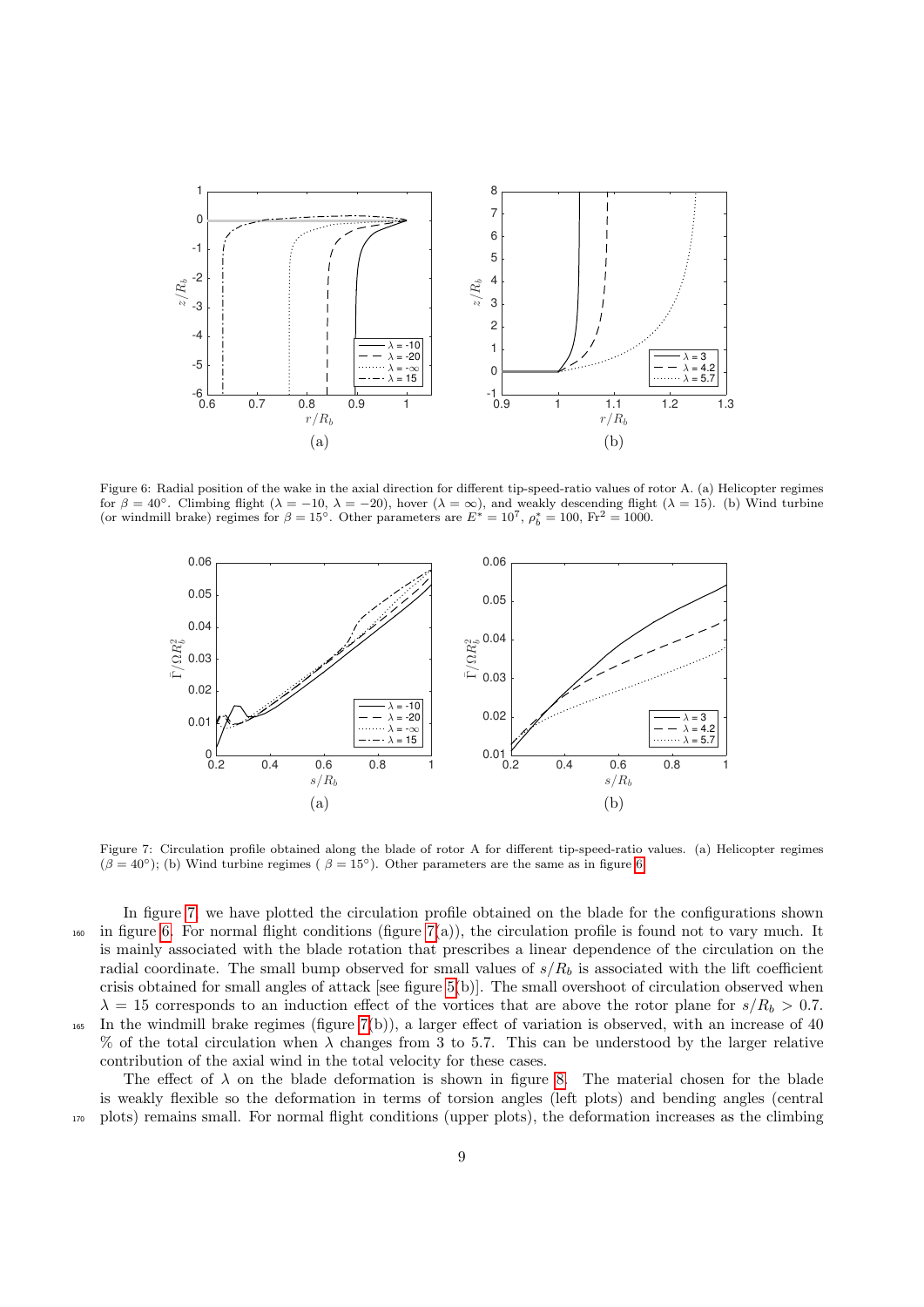

<span id="page-9-0"></span>Figure 8: Blade deformation of rotor A for the helicopter regimes with  $\beta = 40^\circ$  (upper plots) and for the wind turbine regimes with  $\beta = 15^{\circ}$  (lower plots). Left: Torsion angle  $\gamma$ ; Center: Bending angle  $\theta$ ; Right: Bending deflection function  $f_{\theta}$ . The other parameters are the same as in figure [6.](#page-8-0)

velocity decreases. The largest deformation is reached for the slow descending regime. In the windmill brake regime (lower plots), the opposite behavior is observed : the deformation diminishes when the descent speed decreases. Both behaviors are in agreement with the variation of circulation with respect to  $\lambda$ . Larger circulation leads to larger deformation. Note however that the variations of  $\gamma$  and  $\theta$  along the blade are <sup>175</sup> much smoother and do not exhibit the bumps and jumps observed in the circulation profile.

The effect of the other parameters on blade deformation for a typical climbing regime of rotor A ( $\lambda = -20$ ) is analyzed in figure [9.](#page-10-0) The torsion angle  $\gamma$  remains always much smaller than the deflection angle  $\theta$ . However, both are similarly affected by variations of  $E^*$  (upper plots),  $\rho_b^*$  (central plots) and Fr (lower plots): twisting and bending increase when  $E^*$  or  $\rho_b^*$  decreases or when Fr increases. These similarities can be understood <sup>180</sup> by going back to equation [\(19\)](#page-4-2). For the parameters of figure [9,](#page-10-0) weight and centrifugal forces remains small.

- If the corresponding terms (third and fourth terms in equation [\(19\)](#page-4-2)) are neglected, the equations for  $\theta$ and  $\gamma$  become dependent on the parameters  $E^*$ ,  $\rho_b^*$  and  $Fr^2$  through the combination  $\rho_b^* E^* / Fr^2$  only. It is then obvious that decreasing  $\rho_b$  by a factor of 10 is equivalent to decreasing  $E^*$  by the same factor, or to increasing  $Fr^2$  by a factor of 10.
- <sup>185</sup> In figure [9,](#page-10-0) the deformation is relatively small. Highly deformed cases can nevertheless be calculated in the same way. In figure [10](#page-11-0) we illustrate such a configuration by considering a very compliant material for rotor A. We observe in figure  $10(c)$ , that the deflection reaches  $50\%$  of the blade length when we consider the flow conditions  $\lambda = -10$ ,  $\rho_b^* = 1$  and  $Fr^2 = 100$ . The same rotor at rest is however almost undeformed as seen on this figure. We see also that, even for this very deformed case, the torsion remains very small compared to the deflection. This agrees with the assumption made in equation [\(14\)](#page-3-3), where the terms involving  $\tau^2$ 190

were neglected.

So far, we have considered the simple geometry of rotor A. There is no difficulty to consider the more complex geometry of rotor B. In figure [11,](#page-12-0) we compare the circulation profile and blade deformation of both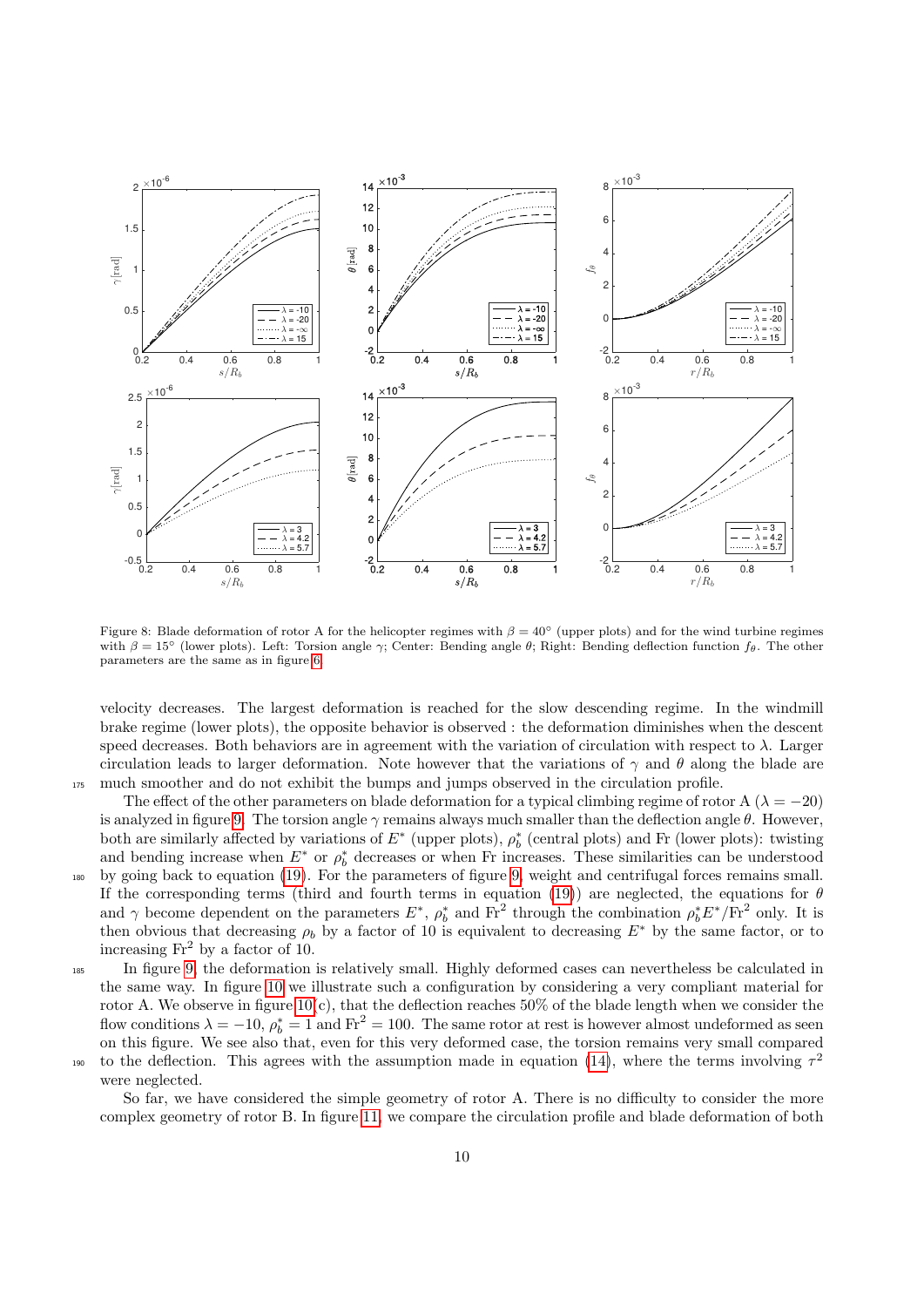

<span id="page-10-0"></span>Figure 9: Effect of the other parameters on blade deformation of rotor A for  $\beta = 30^\circ$  and  $\lambda = -20$ . The default parameters are  $E^* = 10^6$ ,  $\rho_b^* = 100$  and  $\text{Fr}^2 = 100$  Left column: Twist angle  $\gamma$ ; Central column: Bending angle  $\theta$ ; Right column: Bending deflection function  $f_\theta$ . Upper line: Young Modulus effect. Middle line: Blade density effect. Lower line: Froude number effect.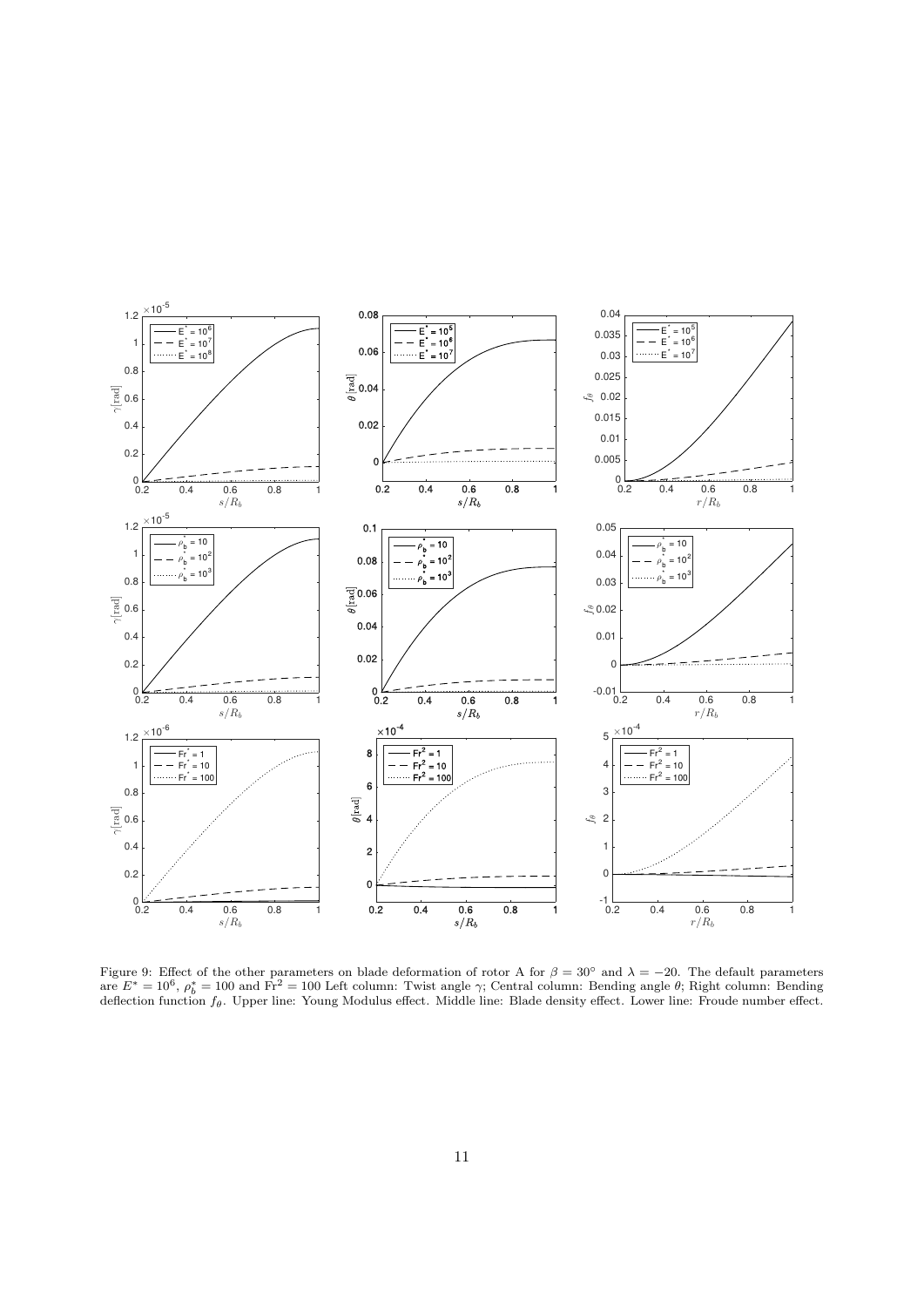

<span id="page-11-0"></span>Figure 10: Highly deformable case. Rotor A with a twist angle  $\beta = 30^{\circ}$  for  $E^* = 10^6$ ,  $\rho_b^* = 1$  and  $\lambda = -10$ . Solid line:  $Fr^2 = 100$ ; Dashed line: Fr = 0 (rotor at rest). (a) Torsion angle  $\gamma$ ; (b) Bending angle  $\theta$ ; (c) Bending deflection function  $f_{\theta}$ . (d) Three-dimensional visualization of the wake and the deformed rotor.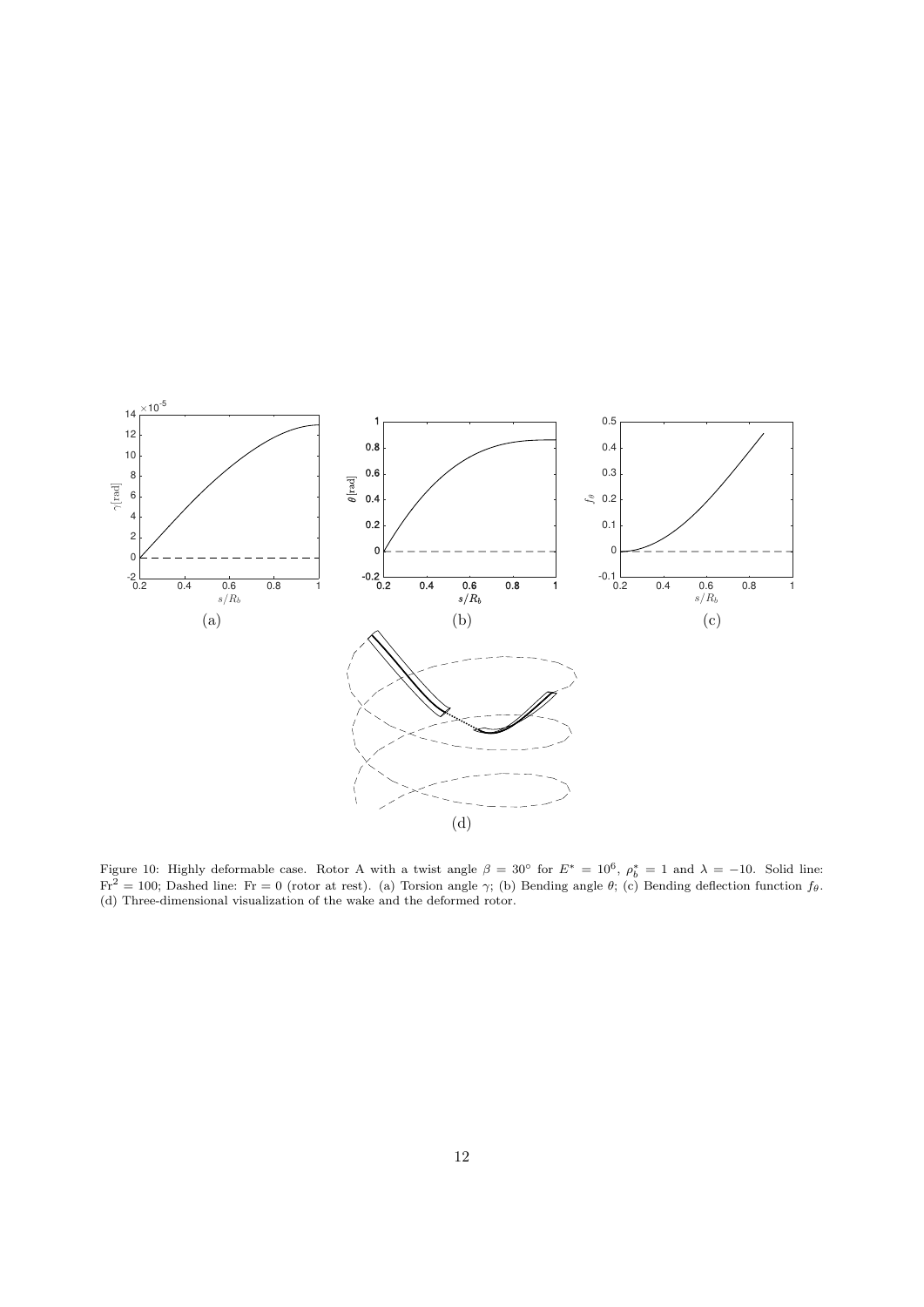rotors for the same flow conditions, and the same material. We have chosen a value of  $\lambda$  close to conditions 195 for which the rotor B has been designed. In figure  $11(a)$ , we observe that the circulation profile associated with rotor B is almost constant for  $s/R_b > 0.4$  in agreement with the design properties [\[22\]](#page-15-5). The circulation profile obtained by rotor A is completely different. It gives a smaller vortex circulation but it gets more deformed by the flow (see figure [11\(](#page-12-0)b-d)).



<span id="page-12-0"></span>Figure 11: Effect of the blade geometry. Solid lines: rotor A with  $\beta = 20^\circ$ ; Dashed lines: rotor B. (a) Circulation  $\overline{\Gamma}$  along the blade; (b) Torsion angle  $\gamma$ ; (c) Bending angle  $\theta$ ; (d) Bending deflection function  $f_{\theta}$ . The other parameters are  $\lambda = 3.5$ ,  $E^* = 10^7$ ,  $\rho_b = 100$ ,  $Fr^2 = 100$ .

# 4. Comparison with experimental data

<sup>200</sup> In this section, we compare our model with experimental data for a wind turbine rotor and a helicopter rotor in hover. For both cases, the blades are rigid.

The data for the wind turbine rotor are taken from the MEXICO project [\[24\]](#page-15-7). This rotor has variable chord and pitch angle and resembles rotor B. In the left column of figure [12,](#page-13-0) we have plotted the wake geometry, the lift force along the blade, and the predicted circulation profile for a tip-speed ratio  $\lambda = 6.67$ .

<sup>205</sup> The experimental data are indicated by symbols. We observe that there is a very good agreement for both the wake geometry and the lift force. This is not surprising as the circulation profile is mainly flat (lower left plot). The Joukowski model is expected to work for such a case. The good agreement therefore validates the numerical procedure.

The data for the helicopter rotor are extracted from a two-bladed rotor experiment from NASA technical <sup>210</sup> rapport TM81232 [\[25\]](#page-15-8). The rotor has in this case an untwisted constant-chord blade with a uniform pitch angle  $\beta = 12^{\circ}$  as rotor A. Similar quantities as for the wind turbine rotor are plotted in the right column of figure [12.](#page-13-0) For this rotor, the agreement with the model is not as good as for the wind turbine case. In the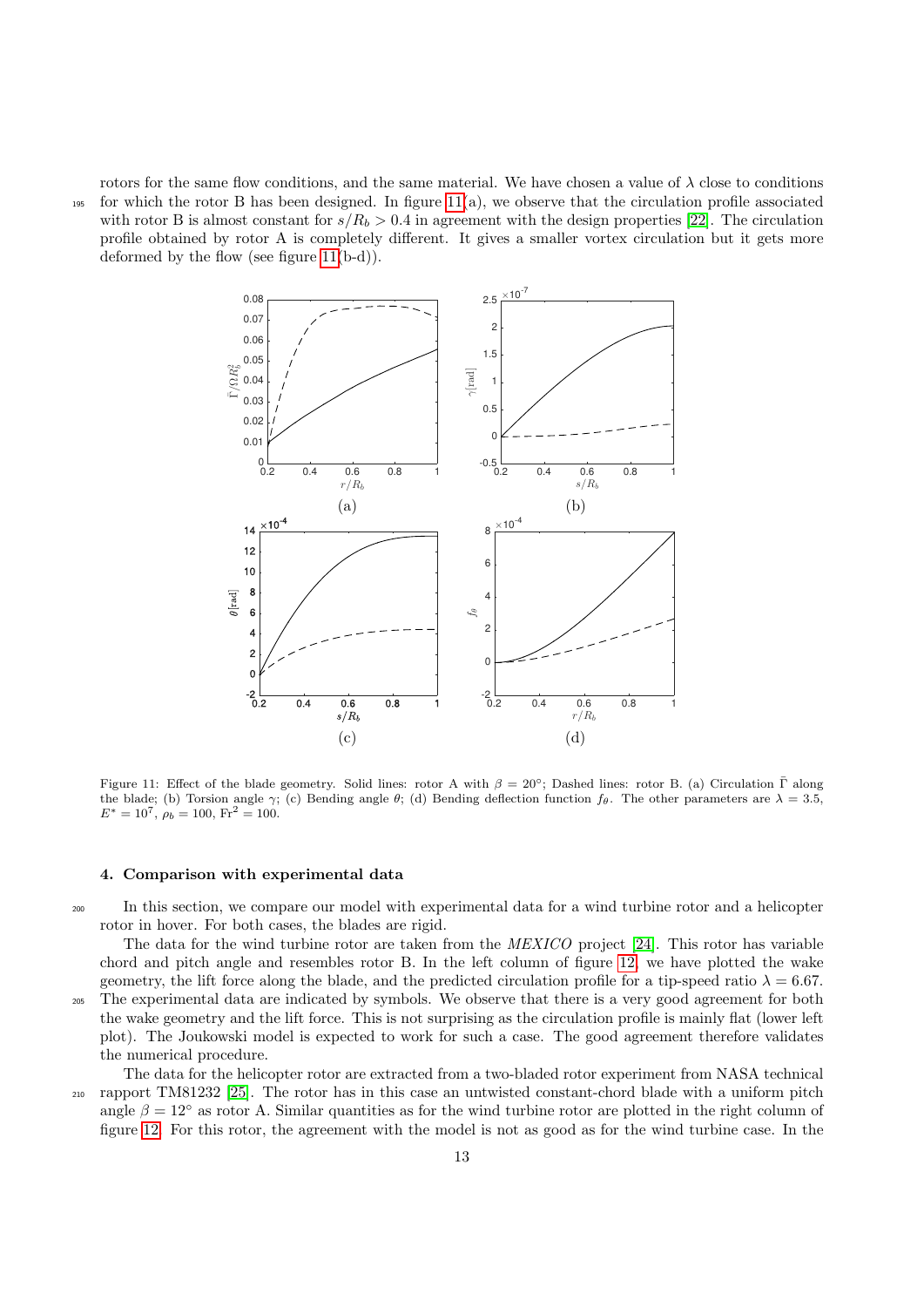

<span id="page-13-0"></span>Figure 12: Comparison of the model (solid line) with two experimental cases (⊙): A wind turbine configuration from MEXICO project [\[24\]](#page-15-7) at  $\lambda = 6.67$  (left column) and and a rotor in hover with an untwisted constant-chord blade at a constant pitch angle 12° from NASA [\[25\]](#page-15-8) (right column). Upper line: Radial position of the tip vortices in the axial direction. Central line: Lift force along the blade. Lower line: Circulation profile along the blade.

model, the wake is more contracted and the lift is underestimated in the inner part of the blade and weakly overestimated near the tip. As in the wind turbine case, a better agreement near the tip would be obtained <sup>215</sup> if a tip correction was implemented in the model (see Sørensen's book [\[14\]](#page-14-13)). The circulation profile obtained from the model is shown in figure [12](#page-13-0) (lower right plot). It strongly varies with the radial position. Note in

- particular that it becomes negative for  $r/R < 0.4$ . In principle, with such a circulation profile, we expect, from Prandtl lifting-line theory, vortex sheet shedding all along the blade, and the formation for each blade of three vortices: an inner vortex at  $r/R \approx 0.2$ , a tip vortex at  $r/R \approx 1$  and third opposite sign vortex close  $220 \text{ to } r/R = 0.6 \text{ resulting from the roll-up of the vortex sheet. It is the merging of the root and middle vortices.}$
- of all the blades that is supposed to give the hub vortex of Joukowski model. This complicated roll-up and merging process is not considered. It may naturally affect the induced flow in the rotor plane. For the rotor in hover, the induced flow becomes the dominant part of the flow close to the rotor center. It is therefore in this region that the largest inaccuracy can be expected.
- <sup>225</sup> The discrepancy observed in the wake geometry (upper right plot of figure [12\)](#page-13-0) may not be associated with the model. Indeed, the experimental rotor is fixed on a big shaft aligned with the wake axis. We suspect that the shaft limits the contraction of the wake. It is not excluded that it could also influence the lift forces. For these reasons, it is difficult to have a definite opinion on the errors associated with the model for this case.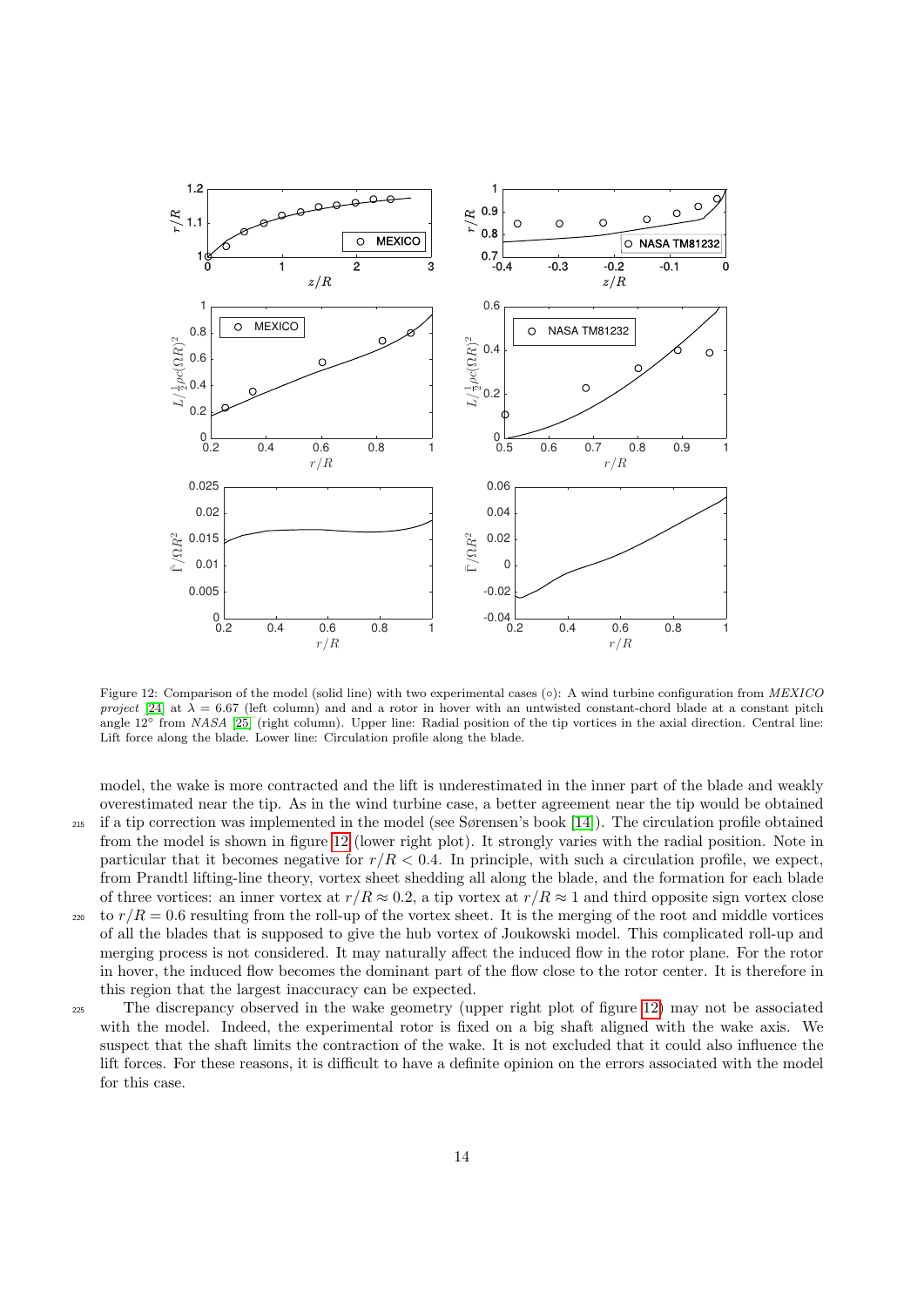## <span id="page-14-16"></span><sup>230</sup> 5. Conclusion

We have presented a model providing the equilibrium state of a flexible rotor in vertical flight conditions. The solution is stationary (in the frame rotating at the rotor angular speed), but takes into account the strong coupling between the rotor geometry and its wake. A simple but complete description of the blade deformation and of the wake generated by the rotor has been provided. A parametric study has also been

- <sup>235</sup> performed for a simple rotor geometry in order to quantify the effect of external flow conditions and material properties. We have shown that the model is able to describe rigid as well as very flexible rotors. It also works in operational conditions where classical momentum theory does not apply. In particular, we have shown that we can describe rotors in slow descending regimes of helicopter flight, where the vortices created by the rotor move above the rotor plane before being advected downwards.
- <sup>240</sup> We have compared the rigid version of the model to experimental data for two rotors. We have found a good agreement for the lift distribution and the wake geometry for a wind turbine rotor exhibiting an almost constant circulation distribution along its blades. But further comparisons are needed to fully assess the validity of the model in hover or for other rotors.

It is worth emphasizing that we have only consider steady solutions. Strongly unsteady regimes such

<sup>245</sup> as the Vortex Ring State [\[26,](#page-15-9) [27\]](#page-15-10) are outside the scope of the present work. Furthermore, we have no information on the stability of the solutions. We know that the wake is a priori unstable with respect to long-wavelength instability [\[28,](#page-15-11) [29,](#page-15-12) [22\]](#page-15-5). But other instabilities associated with the blade flexibility, such as flutter, may also be present [\[30,](#page-15-13) [31\]](#page-15-14).

# Acknowledgments

<sup>250</sup> This work received support from the French Agence Nationale de la Recherche under the A\*MIDEX grant ANR-11-IDEX-0001-02, the LABEX MEC project ANR-11-LABX-0092 and the ANR TWIN-HELIX project ANR-17-CE06-0018-01. EDV also acknowledges support from DGA and Aix Marseille Université for his PhD grant.

## <span id="page-14-0"></span>References

- <span id="page-14-2"></span><span id="page-14-1"></span><sup>255</sup> [1] J. G. Leishman, Principles of Helicopter Aerodynamics, Cambridge University Press, 2006.
	- [2] M. O. L. Hansen, Aerodynamics of wind turbines, 3rd Edition, Routledge, 2015.
		- [3] Y. Bazilevs, M.-C. Hsu, I. Akkerman, S. Wright, K. Takizawa, B. Henicke, T. Spielman, T. E. Tezduyar, 3d simulation of wind turbine rotors at full scale. Part I: Geometry modeling and aerodynamics, Int. J. Numer. Meth. Fluids 65 (2011) 207–235.
- <span id="page-14-5"></span><span id="page-14-4"></span><span id="page-14-3"></span><sup>260</sup> [4] S. P. Timoshenko, On the transverse vibration of bars of uniform cross-section, Philos. Mag. (1922) 125.
	- [5] E. Carrera, G. Giunta, M. Petrolo, Beam structure: classical and advanced theories, Wiley & Sons, 1926.
	- [6] M. A. Dias, B. Audoly, A non-linear rod model for folded elastic strips, J. Mech. Phys. Solids 62 (2014) 57–80.
	- [7] V. V. Volovoi, D. H. Hodges, C. E. Cesnik, B. Popscu, Assessment of beam modeling methods for rotor blade applications, Math. Comput. Model 33(10–11) (2001) 1099–1112.
- <span id="page-14-8"></span><span id="page-14-7"></span><span id="page-14-6"></span><sup>265</sup> [8] M. A. Dias, B. Audoly, Wunderlich meet Kirchhoff: A general and unified description of elastic ribbons and thin rods, J. Elast 119 (2015) 49–66.
	- [9] D. W. Lobitz, P. S. Paul S. Veers, Load mitigation with bending/twist coupled blades on rotors using modern control strategies, Wind Energy 6.2 (2003) 105–117.
- <span id="page-14-10"></span><span id="page-14-9"></span>[10] A. Maheri, A. T. Isikveren, Performance prediction of wind turbines utilizing passive smart blades: approaches and <sup>270</sup> evaluation, Wind Energy 13(2–3) (2010) 255–265.
	- [11] C. L. Bottasso, F. Campagnolo, A. Croce, C. Tibaldi, Optimization based study of bend twist coupled rotor blades for passive and integrated passive/active load alleviation, Wind Energy 16(8) (2013) 1149–1166.
	- [12] H. Glauert, Airplane propellers. Division L., Springer, 1935.
- <span id="page-14-13"></span><span id="page-14-12"></span><span id="page-14-11"></span>[13] M. O. L. Hansen, J. N. Sorensen, S. Voutsinas, N. Sorensen, H. A. Madsen, State of the art in wind turbine aerodynamics <sup>275</sup> and aeroelasticity, Progr. Aerosp. Sci. 42 (2006) 285–330.
	- [14] J. N. Sørensen, General momentum theory for horizontal axis wind turbines, Vol. 4 of Springer series: Research topics in wind energy, Springer, 2016.
	- [15] S. Gupta, J. G. Leishman, Comparison of momentum and vortex methods for the aerodynamic analysis of wind turbine, AIAA Paper (2005) 594.
- <span id="page-14-15"></span><span id="page-14-14"></span><sup>280</sup> [16] J. G. Leishman, M. J. Bhagwat, A. Bagai, Free-vortex filament methods for the analysis of helicopter rotor wakes, J. Aircraft 39 (2002) 759–775.